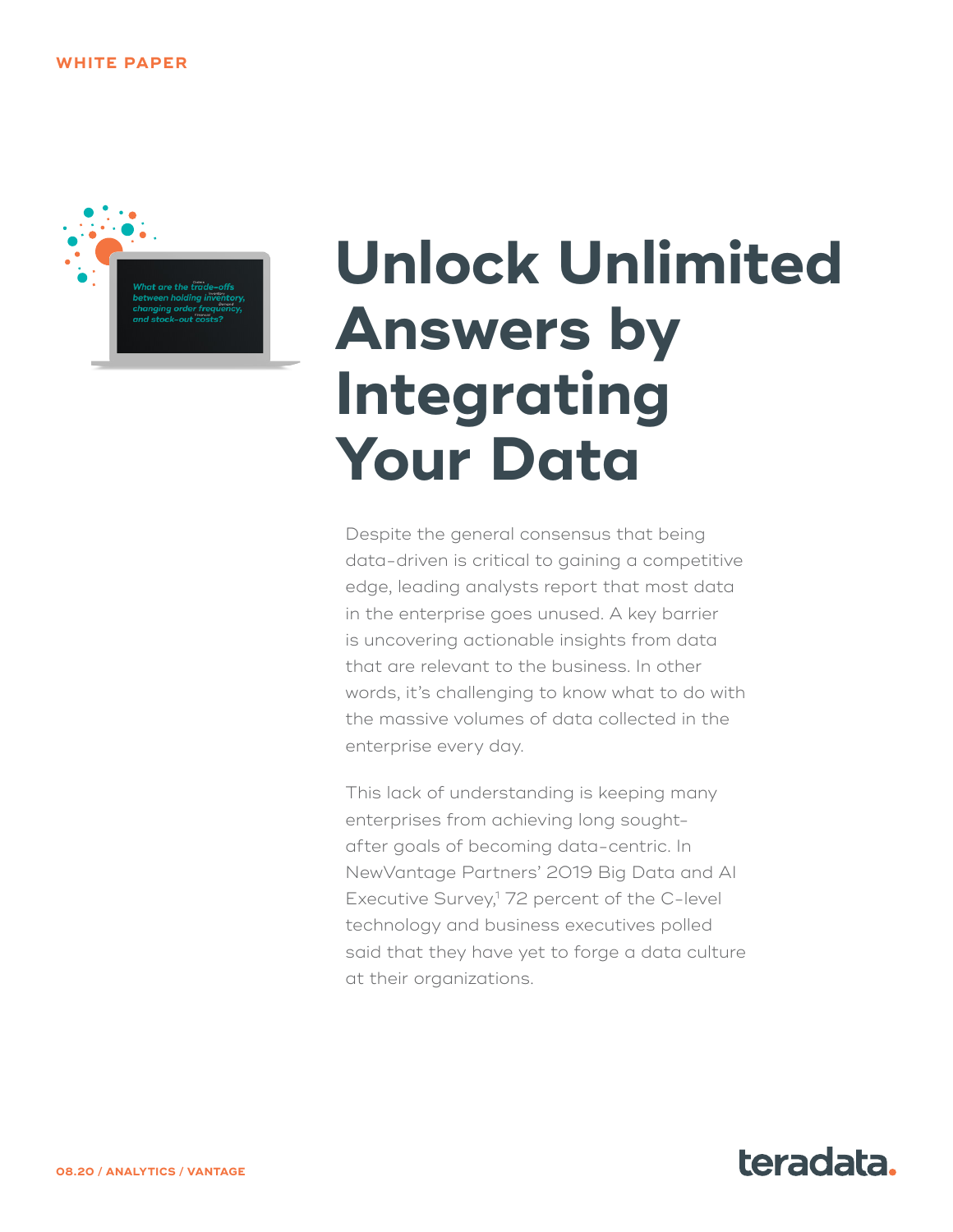## **Table of Contents**

- 2 Empowering Insightful Decision-Making
- 4 [Integrated Data in Action](#page-3-0)
- 4 [The Power of Integrating Data](#page-3-0) [with Vantage](#page-3-0)
- 5 [Supporting Dynamic Queries with](#page-4-0)  [Multidimensional Scalability](#page-4-0)
- 6 [Fast-Tracking Innovation](#page-5-0)
- 6 [About Teradata](#page-5-0)

The solution to such cases of analytics paralysis isn't to buy more tools—analytics are worth nothing without integrating data, and vice versa. For companies wishing to become truly data-centric and compete on their ability to generate predictive insights, the first critical leap is to design for reuse in mind. This "store once, use often" strategy minimizes the costs and time associated with data acquisition, cleansing and transformation, data movement, and query processing.

Integrating data and analytics creates a strategic advantage by enabling the enterprise to ask more questions, get more answers, and drive deeper insights. This empowers teams to conquer complexity, enhance visibility, and ignite ingenuity across the enterprise. These capabilities in turn organize operations, enhance customer experience, and improve revenue and market growth.

# **Empowering Insightful Decision-Making**

Every day, every person at every level of an organization makes countless decisions that impact the business. Organizations go to great lengths to provide the right information at the right time to their employees so they can consistently make smarter, faster decisions that yield the right business outcomes. The organization's ability to effectively manage the collection and analysis of data from different areas of the business—including inventory, sales, marketing, and finance—in a timely and meaningful manner makes all the difference in helping people make these strategically impactful decisions.

Companies that integrate data successfully enable differentiated decisions solidly based on all available facts, which gives them a competitive advantage.

<sup>1</sup> Bean, Randy and Davenport, Thomas H. "Companies Are Failing in Their Efforts to Become Data-Driven." Harvard Business Review. February 5, 2019. Accessed July 17, 2020. [https://hbr.org/2019/02/companies-are-failing-in-their-efforts-to-become-data-driven.](https://hbr.org/2019/02/companies-are-failing-in-their-efforts-to-become-data-driven)



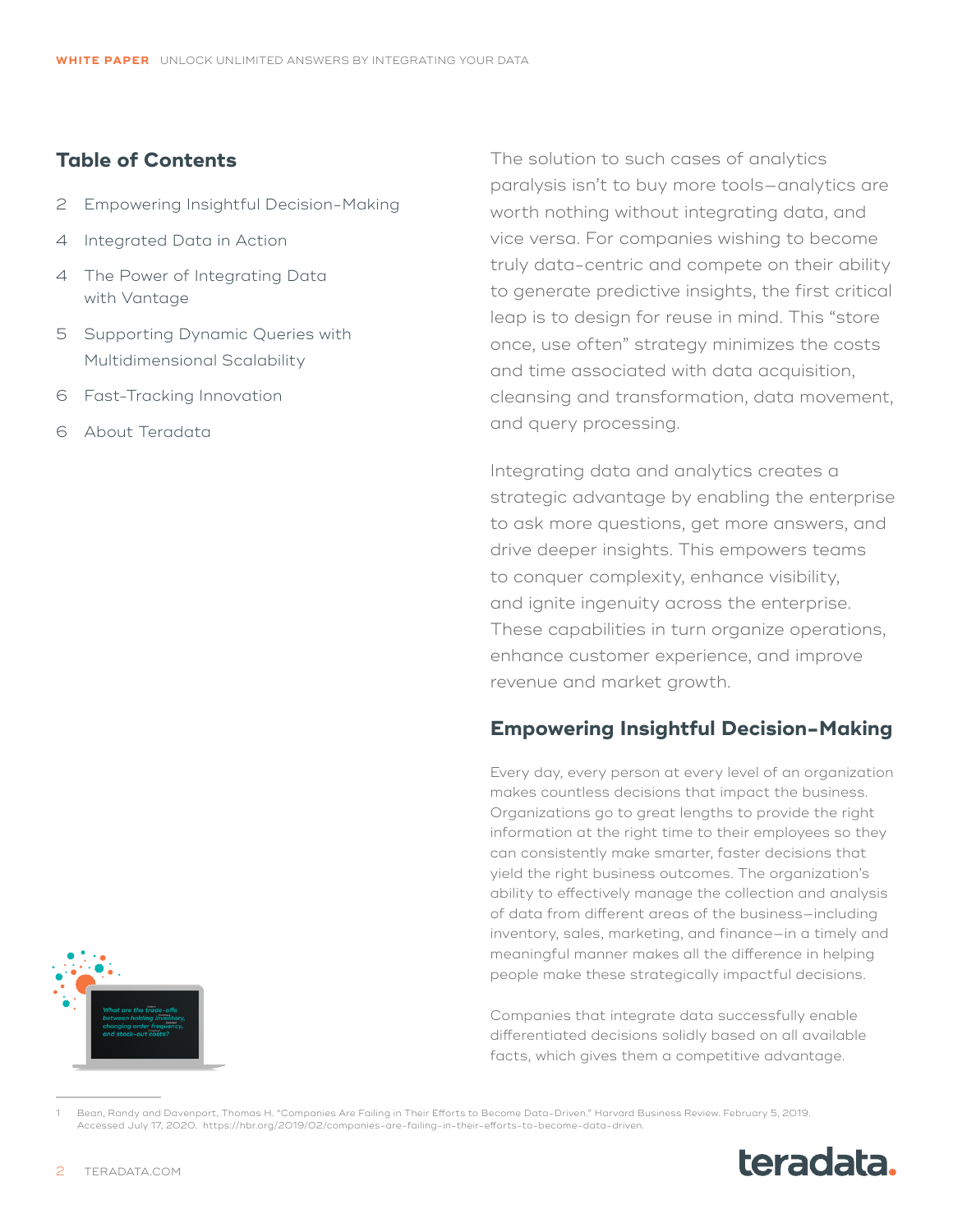Otherwise, when data is not integrated, a user has to make a decision based on information from a subset of total data available—e.g., the user has limited information with limited scope. This in turn reduces the breadth and sophistication of the questions that the user can ask.

Most organizations have data spread out across business units in data silos, which can be cloud instances, data marts, or files systems. One large health care customer of ours once told us that they had 5,000 data silos across their organization.

(And those were only the silos they knew about). So often, this data is not integrated, and as a result, only basic questions can be asked, such as:

What products do we have in stock? (Inventory)

What was sold? (Sales)

 $\mathbb{G}_{p}$ 

血

Which business units generate the most revenue? (Revenue)

While these are important questions, they are likely not any different than the questions that competitors are probably asking and answering.

The more successful the data integration, the more empowered users are to generate sophisticated questions. Employees who have access to all relevant information within an organization can ask crossfunctional questions whose answers provide a complete picture of business conditions. These are questions like:

- **•** What are the trade-offs between holding inventory (Inventory), changing order (Order) frequency (Demand) and stock-out costs (Finance)?
- **•** What is the profitability (Finance) of a customer (Customer) with at least one claim (Claims) over five years, by agency (Channel) and household policy ownership?
- **•** What is the impact (Revenue) of pulling an asset (Equipment) out of use (Schedule) to affect a repair (Parts, Technician)?
- **•** Which person (Patient) should I prioritize (Risk) for an appointment (Schedule) for an MRI (Equipment, Location)?

Such questions carry broader potential for business impact and cannot be answered by one subject area alone. These new cross-functional questions are much more relevant to the business and provide forwardlooking insight that enables employees to make fully informed decisions, every time they need to.

In addition to up-leveling the kinds of questions that employees can ask, data integration significantly increases the number of questions they can ask as well. Figure 1 illustrates a scenario where the number of questions asked and answered grows rapidly with cross-functional data integration. A certain number of questions is possible within each subject area: product sales data can enable 26 questions, online shopping cart data 32 questions, inventory and vendors data 45 questions, forecast data 23 questions, and customer data 38 questions. Added together, the total number of subject-specific questions enabled is 164 (26+32+45+23+38). However, when the subject areas are integrated and new cross-functional questions are now supported, an additional 158 questions can be answered, yielding a total of 322 questions (164+158).



Figure 1: An integrated data environment enables differentiated cross-functional questions to be answered while continuing to address subject-specific questions.

By enabling exponential growth in the number of questions that can be answered, integrated data removes any limits on the answers that the enterprise can unlock through data and analytics.

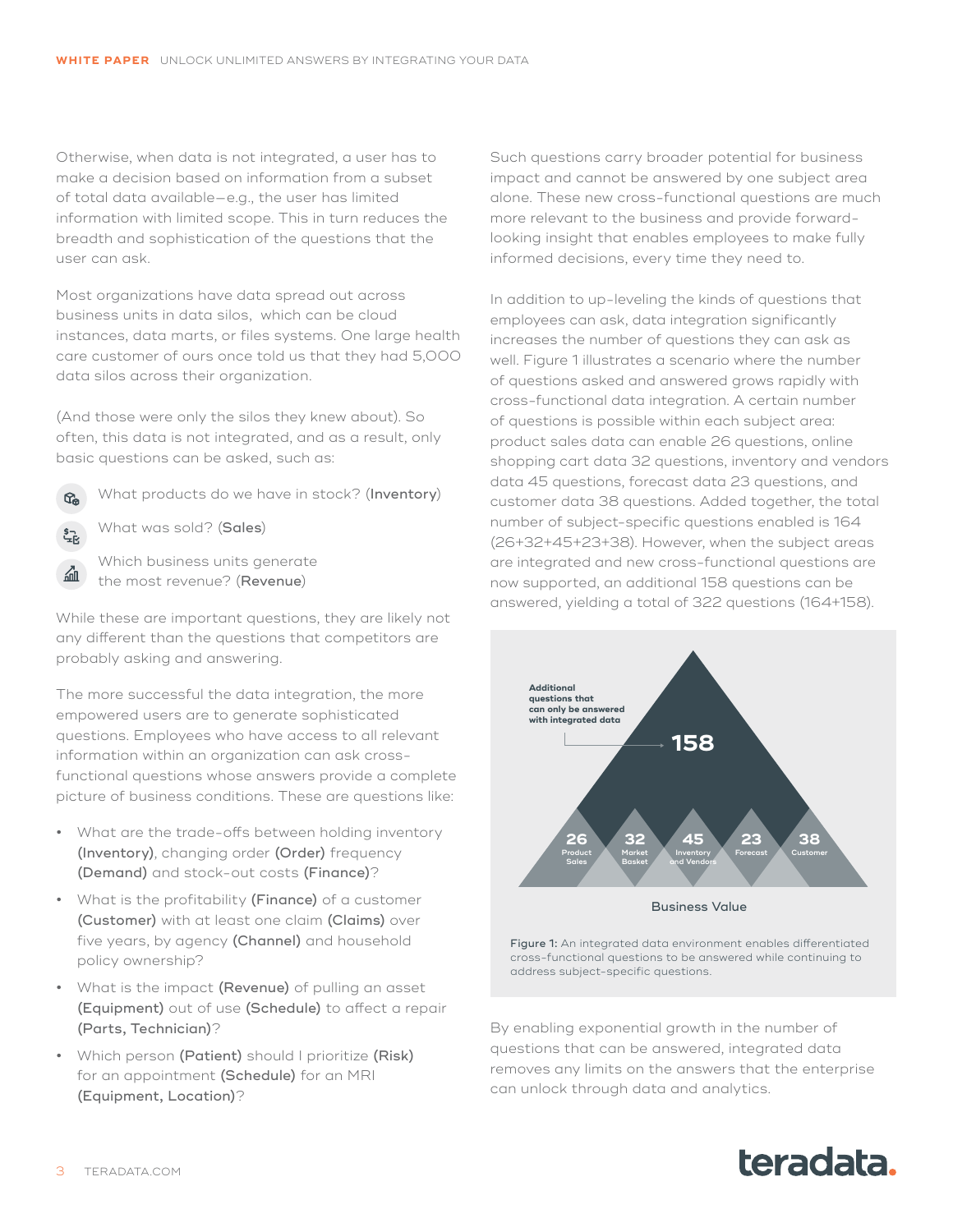## <span id="page-3-0"></span>**Integrated Data in Action**

Consider a hypothetical, medium-sized U.S. health insurance provider that has been losing year-over-year revenue consistently for the past three years. Without data-driven solutions, the CFO is at a loss to explain the decrease beyond a decline in customers. Without understanding the root cause, how is the company to execute an effective turnaround plan? Should the focus be on retaining the most profitable customers or recruiting new ones? Or perhaps the problem resides in product pricing or utilization costs? While the company continues to maintain separate data silos for customers, operations and other reporting systems, it is impossible to answer the necessary questions to get to the root of the problem.

For this company, integrating data through a central access point is a critical first step. From there, several insights are procured from various domains through the process described in Figure 2. By gaining holistic visibility into all dimensions of their declining revenue problem, the firm's leaders discover the unexpected link between their method for assessing policyholders' risk levels and their recent revenue decline. The firm's leadership decides to calculate policyholders' risk with more accurate and personalized algorithms.

This change has a cascading effect: it allows the company to lower pricing to attract new customers and grow revenues while minimizing claim payouts to reduce expenses, improving patient health in the process.

# **The Power of Integrating Data with Vantage**

Now imagine that this hypothetical insurance provider has Teradata Vantage, which delivers fast results to complex business questions by integrating data and analytics in a unified environment.

Vantage provides a complete view of each policyholder for the firm. The platform leverages Vantage's machine learning and graph analytics functions for more accurate disease-specific risk scoring algorithms. The firm then uses Vantage's 4D Analytics capabilities to uncover behavior patterns and identify potentially highly profitable customers in communities where

Figure 2: In a hypothetical scenario involving an insurance provider detailed here, the firm was able to make more informed, effective decisions as they integrated data and incorporated more insights from across the organization.

#### **Customer Retention**

Revenue Decline: Is the company losing customers?

With steady increases in premium pricing over the past three years, customer churn has increased as well as the number of customer complaints involving switching insurance due to high pricing.

Decision: Reduce premiums for policies with the lowest marginal cost.

#### **Growth Rates**

Revenue Decline: Is the growth rate of new policy sales declining?

After also noticing a significant decrease in new customers year-over-year, the leadership team investigates further with the sales team. They discover that as premium pricing has increased, potential customers weren't even considering this company for health insurance. To remedy this, salespeople had to make local decisions to offer reduced costs to attract new customers.

Decision: Reduce premiums for policies with the lowest marginal cost.

#### **Claim Payouts and Fraud**

Increased Expenses: Are claim payouts higher than usual? Is fraud a part of this problem?

The average payout for one of their health insurance claims has nearly doubled in three years. After reviewing their fraud detection methods, management concludes that fraud is not the primary reason for the higher payout costs.

Decision: Reduce premiums for policies with the lowest marginal cost and raise deductibles to offset increasing payouts.

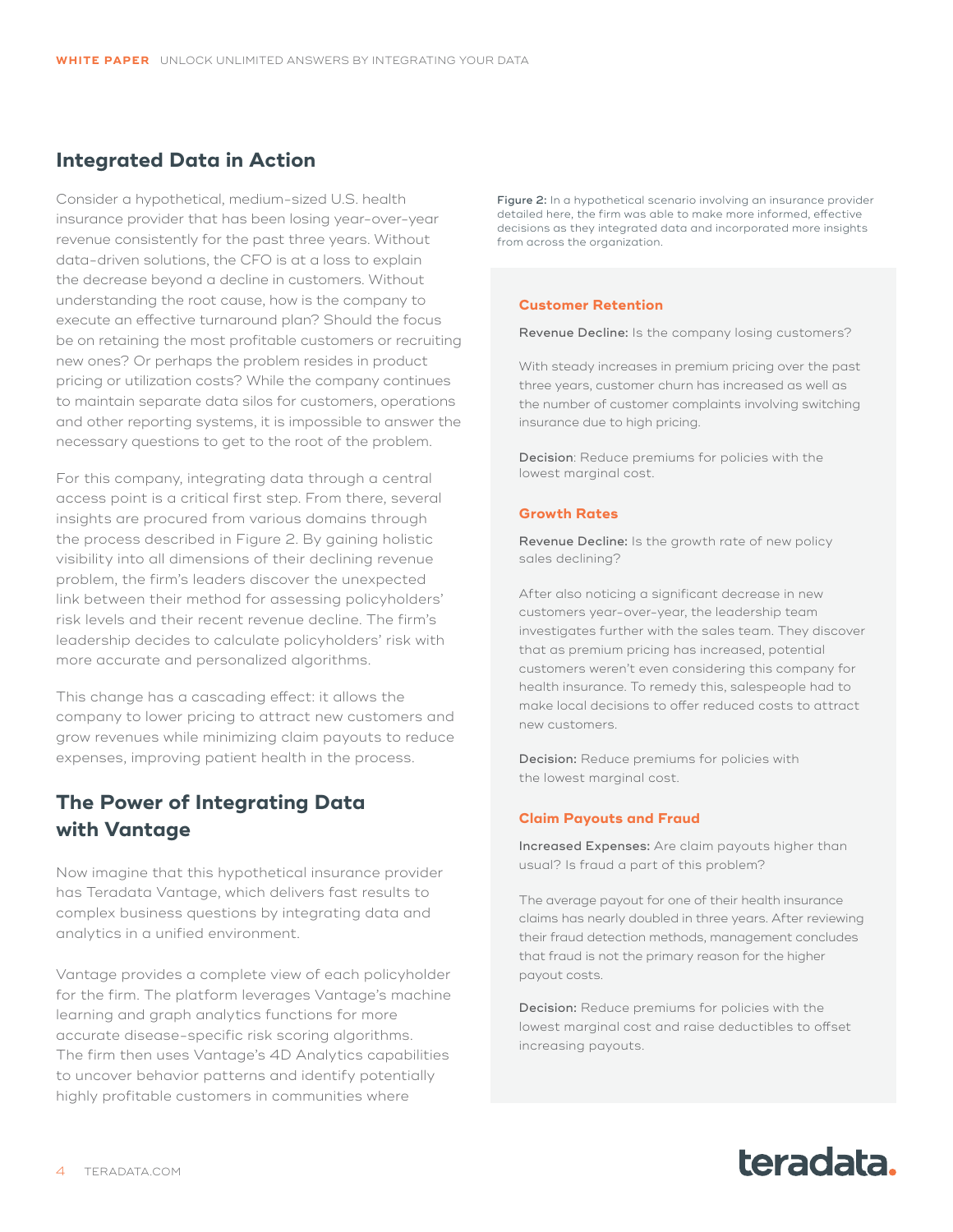<span id="page-4-0"></span>the company already has dedicated field reps. The new risk scoring algorithms are used alongside behavioral analytics to segment which of these customers would have the most potential profit. A new marketing campaign is launched to target this potential new business.

With a more personalized approach to risk management and attracting new business, retention and satisfaction among customers increases once pricing plans are restructured. Only by looking at cross-functional data in tandem is the insurer able to view the entirety of the problem and make strategically impactful decisions. And by using Vantage, the firm is able to unlock answers faster and by pulling on fewer resources.

# **Supporting Dynamic Queries with Multidimensional Scalability**

Data integration enables more—and better—questions to be answered with greater business impact. The more subject areas that are integrated from across the company and available when a question is asked, the more sophisticated, relevant, and broadly impactful each decision becomes.

But while integrating data and eliminating silos is a crucial first step towards agile innovation, it's not the last. To execute on integrated data, the enterprise needs data analytics technology that supports realtime, dynamic data exploration. One that does not limit the kinds of questions that can be asked nor the moments when such queries can be made. One that empowers users to ask any question, at any time.

Just as you can't predict all the questions that will need to be asked and the data that will be needed to find the answers, you cannot predict which data analytics dimensions you'll need to scale when. These eight core dimensions are Data Volume, Data Latency, Query Data Volume, Query Complexity, Query Concurrency, Query Response Time, Schema Sophistication, and Mixed Workloads. Focusing on a limited number of these dimensions at a time could diminish the capability of any of the others. Or it could result in missed opportunities to leverage data and garner crucial insights.

#### **Risk Analysis**

Increased Expenses: Why are claim payouts higher than expected?

The CFO questions their methods for calculating underlying risk and learns that their methods for segmenting customers into risk levels, which greatly affects both the premium and deductible pricing, haven't kept up with the competition who use advanced machine learning and graph analytics to micro-segment and personalize risk calculations. Potential customers receive overpriced quotes for new policies (deterring new business), while existing customers aren't paying enough to compensate for the increasing payouts.

Decision: Overhaul the risk management strategy with personalized, [disease-specific risk scoring](https://www.teradata.com/Press-Releases/2016/Teradata,-Knowledgent-Team-Up-to-Help-Healthc)  [algorithms](https://www.teradata.com/Press-Releases/2016/Teradata,-Knowledgent-Team-Up-to-Help-Healthc). Doing so helps reduce non-emergent ER use for specific cases while also improving treatment of chronic disease patients who are admitted to a hospital more than once. Most importantly, it helps the company determine appropriate premium and deductible pricing for each available policy

#### **New Business**

Grow The Business: How can the slowdown be reversed? What can be done to better attract new customers?

By calculating risk with more accurate and personalized algorithms, the company can lower pricing to attract new customers and grow revenues, while minimizing claim payouts to reduce expenses, and improve patient health in the process.

Decision: Employ Teradata Vantage to:

- **•** Analyze integrated data for a complete view of the subscriber
- **•** Employ machine learning and graph analytics for more accurate disease-specific risk scoring algorithms
- **•** Use 4D Analytics to uncover behavior patterns and identify potentially highly profitable customers clustered in communities that the company is already established in. The new risk scoring algorithms are used alongside behavioral analytics to segment which of these customers would have the most potential profit. A new marketing campaign is launched to target this potential new business.